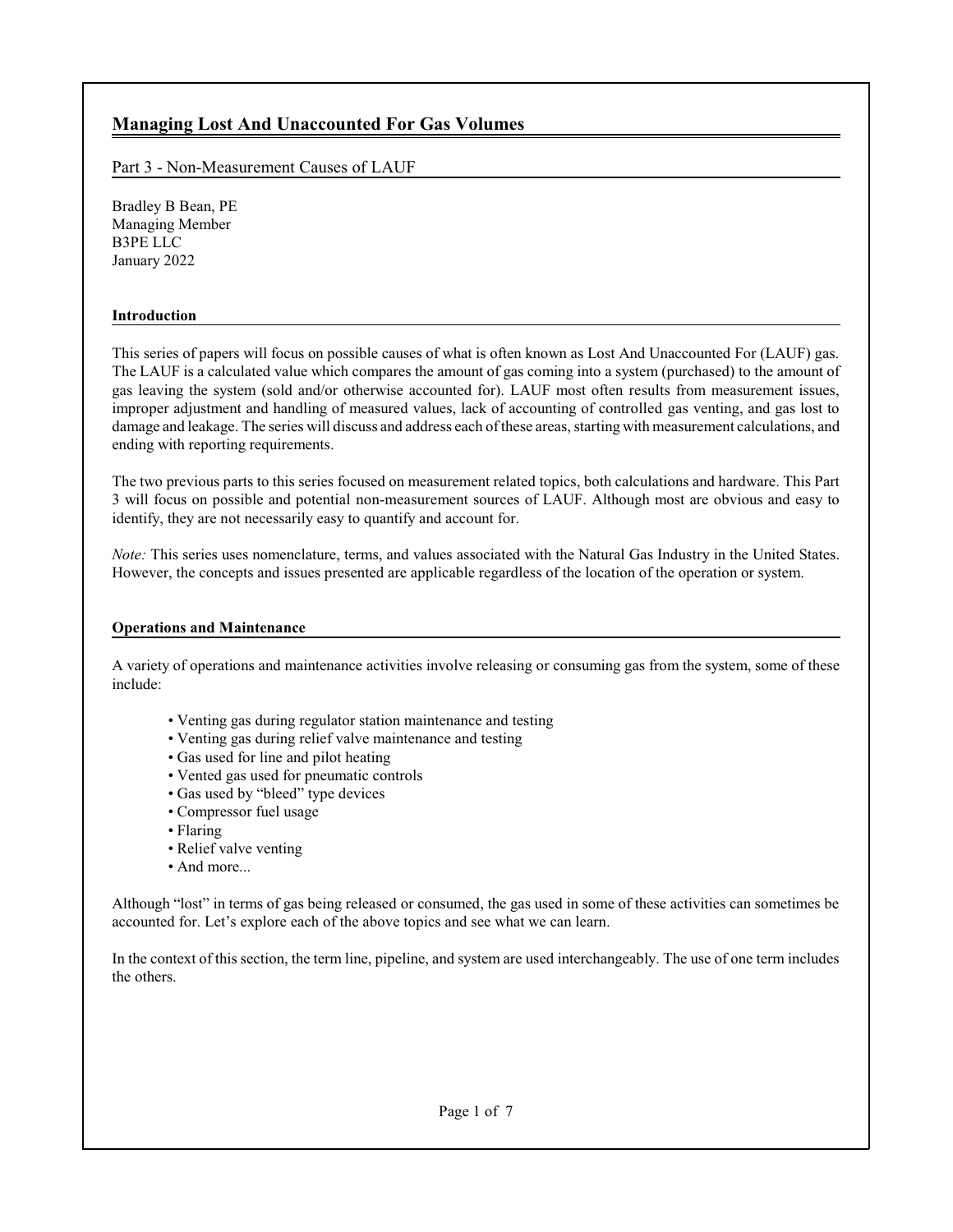## Venting Gas During Regulator Station Maintenance and Testing

Often when performing maintenance on regulator stations small amounts of gas are released into the atmosphere. These amounts are not measured and are difficult to estimate. This gas is truly lost and unaccounted for. Even though generally very small in quantity, the amount of gas released can be minimized through good practice.

• When venting gas between devices, let the downstream device bleed as much of the gas as practical into the downstream system before shutting it in.

• When adjusting set pressures, develop flow across the regulator by allowing the downstream system flow to pass through it, instead of venting gas to the atmosphere to develop flow. If the downstream system flow is very low, shut the outlet valve for a while, letting the downstream pressure drop a bit, then re-open the downstream valve slightly to allow flow through the regulator set. Adjust the regulator while flow is present.

• When placing a section of the station back into service, it is always a good idea to purge any entrained air from the station piping. This process always involves the release of some amount of gas into the atmosphere. Before purging a section, consider the quantity of air that might be contained in it. If the quantity is very small compared to the downstreamsystemvolume, it is generally not necessary to purge the air fromthe section. Very small amounts of air may be released into the gas system without negative results. Once released into the system, the air will naturally mix with the gas through molecular action, quickly dissipating and will not result in a negative impact.

# Venting Gas During Relief Valve Maintenance and Testing

It is inevitable that some gas will be released when adjusting and testing relief valves. However the "gas" does not necessarily need to be natural gas. Compressed air or nitrogen can be used to check and adjust set points. By designing the station or set to allow a connection to an outside pressure source just upstream of the relief valve, inert gas can be used to check and adjust the relief valve.

Unfortunately, if a capacity test is required, it will generally be necessary to release natural gas from the system to ensure that the upstream device or system is adequately protected by the relief valve.

From a design viewpoint, relief valve maintenance can be limited or eliminated completely by using a monitor regulator for over-pressure protection ("OPP"). With this configuration, no relief valve is necessary. However sometimes it is desired to install a token (or tattler) relief valve to alert when the monitor has taken control. These types of relief valves generally have a very small capacity and vent very small amounts of gas when activated or being tested.

If the downstream system can accommodate a disruption in service, a security valve or shut-off valve may also be used in lieu of a relief valve to provide OPP. Although this type of device does not release gas, it does interrupt service to the downstream system when activated. This may not always be acceptable.

#### Gas Used for Line and Pilot Heating

Sometimes it is necessary to heat the gas stream flowing through an entire station or through the feeds to the regulator pilots to prevent operational issues. Line heaters are often fueled by gas from the system that they are connected to. Depending on the location of the fuel feed line connection, the fuel gas to the heater may be measured as part of the downstream flow, or it may not.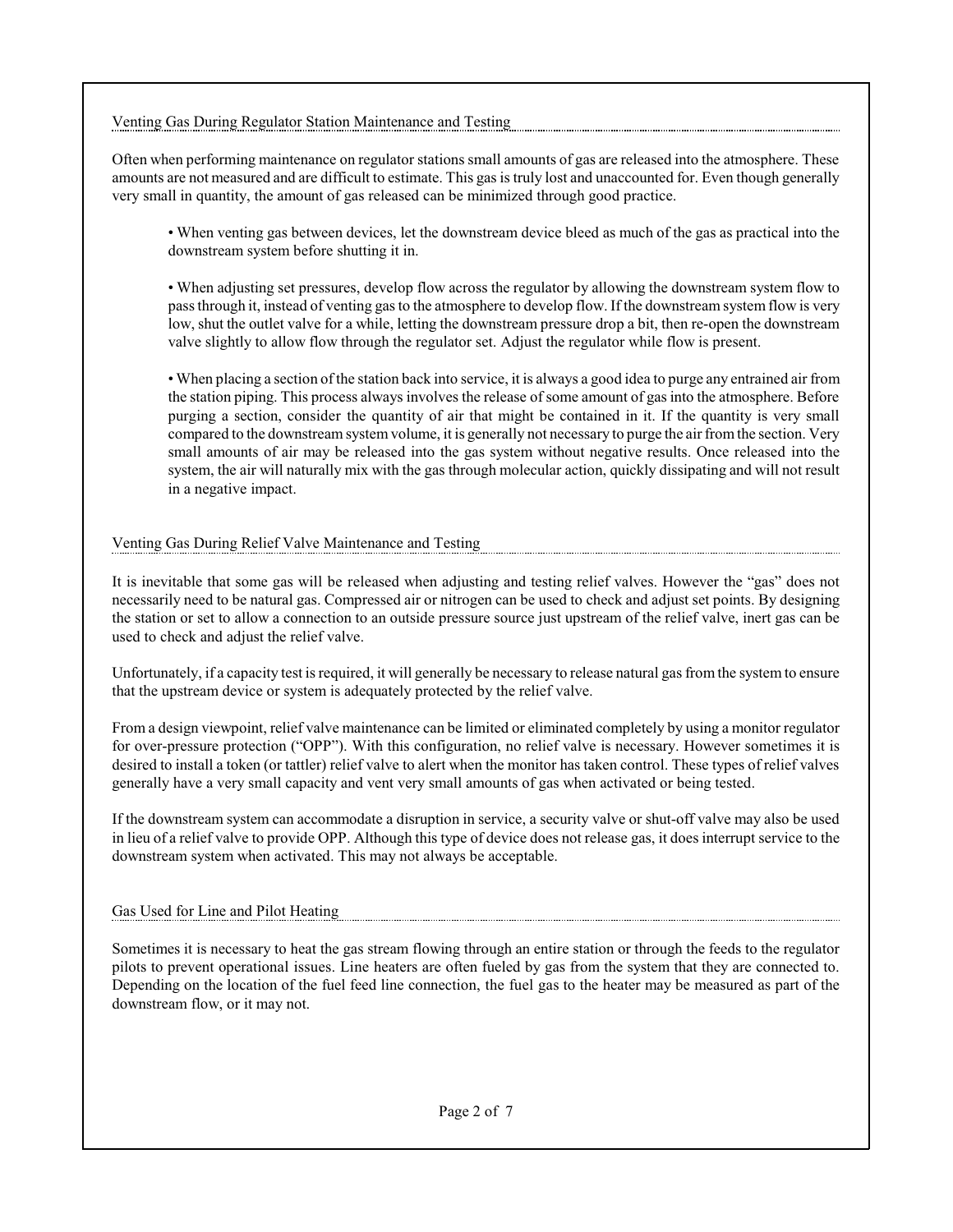The fuel gas used by a full line heater is burned to produce heat, and the products of the combustion are vented to the atmosphere. Therefore the fuel gas used by a heater is not available for use downstream and is "lost" but it may be possible to account for it. Full line heaters use a relatively large amount of fuel gas. Their flow is large enough that a meter could be used to measure the fuel usage. If not measured, and if the operating conditions, burner rating, and duration of operation are known, the fuel usage can be calculated and accounted for.

There are two types of pilot gas heaters that use gas to produce heat; one that burns fuel (catalytic), and another which burns no fuel and uses friction of the gas flow to produce heat (vortex). The amount of fuel gas used by a catalytic heater is quite small. With this type of heater the fuel gas is burned, the combustion products vented to the atmosphere, and the gas used is lost. The usage rates for these type of heaters istoo small to be practically metered. However, if the operating conditions, burner rating, and duration of operation are known, the fuel usage can be estimated by calculation and accounted for.

Vortex type heaters bleed the gas used to produce heat back into the downstream system. Because all of the gas used by this operation remains within the associated gas system, no gas is lost and no further accounting is required.

An alternative to gas burning heaters are electric powered heaters. These type heaters use no gas and vent no gas from the system. However, they require an outside power source to operate.

## Vented Gas Used for Pneumatic Controls

Some control systems and devices used in the natural gas industry use gas from the system to operate valve controllers, solenoids, and pumps. The gas used by these devices is vented to the atmosphere and lost. The amount of gas lost is generally quite small, and it is not practical to meter these amounts. However, if enough detail is known about the usage characteristics and duration of use, it may be possible to estimate the amount of gas lost through calculation and account for it.

Electrically controlled devices can be used in lieu of pneumatic control devices to eliminate the gas lost through pneumatic control operations. Where practical, an on-site compressor can be used to supply the required pneumatic pressure.

#### Gas Used By "Bleed" Type Devices

Some control devices use upstream gas to control or actuate the device, then bleed the gas to the downstream system. Most "flexible element" type regulators use this type of control and actuation. In these cases, the gas is not vented or released from the associated system, it is merely moved from one part of the system to another. The gas is not lost and no further accounting is required.

#### Compressor Fuel Usage

Similar to line heaters, some compressors use gas fromthe systemto fuel their operation. Along transmission lines, these are generally large devices with sophisticated control systems that can monitor and account for their fuel usage. Smaller machines used in the gas fields may not have these types of controls or metered fuel gas usage. In these cases, if the operating characteristics and duration of operation are known, the fuel gas used by these machines may be estimated by calculation and accounted for.

In lieu of using gas powered compressors for smaller installations, the compressor may be electrically powered. In these cases no gas is lost from the system and no accounting is necessary.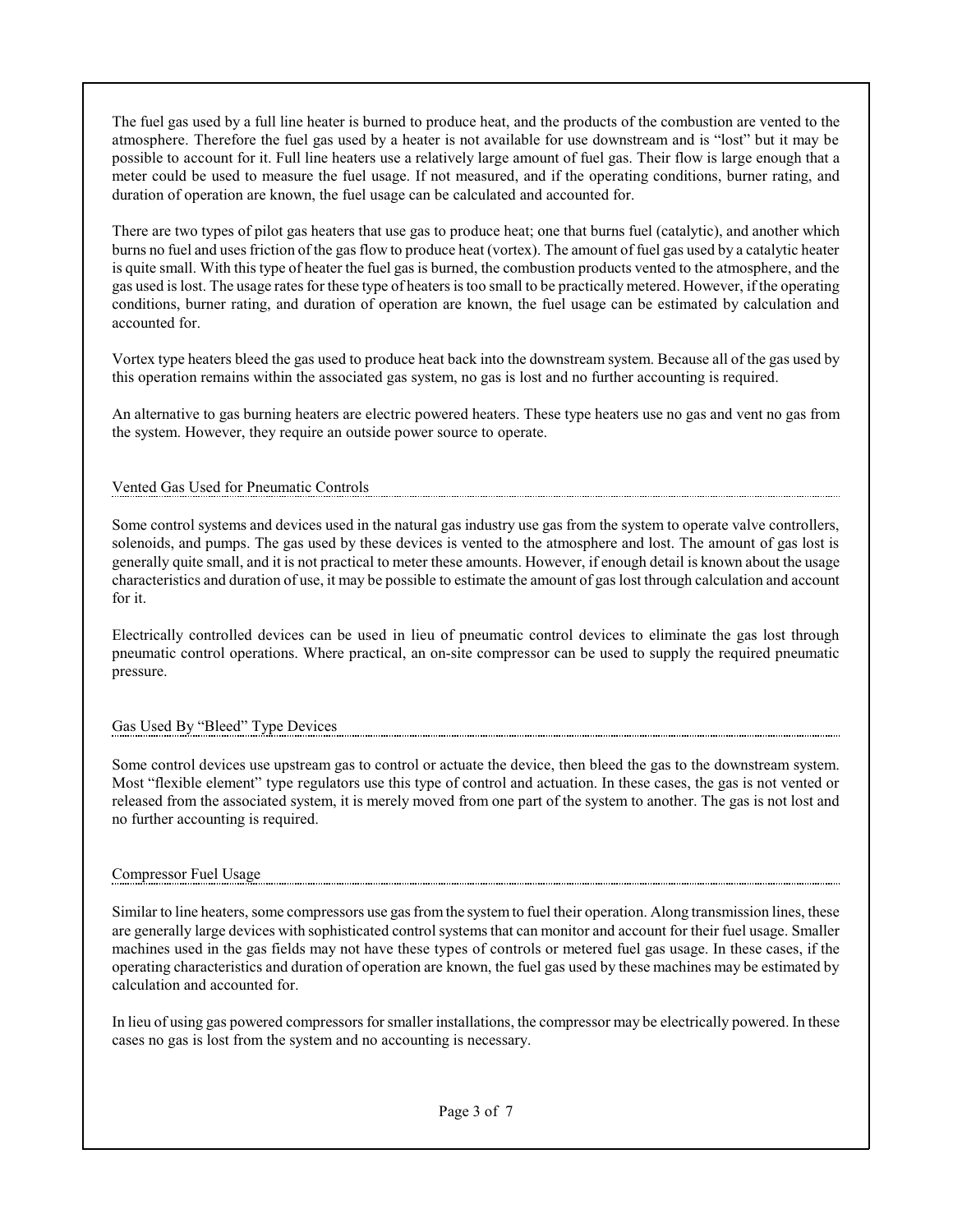#### Flaring

Flaring is the practice or operation of venting gas to a flare device which then burns the gas and releases the products of combustion to the atmosphere. This commonly occurs in oil production for a variety ofreasons. That type of operation is not associated with our discussion of LAUF. However in non-production cases, gas may be flared as part of the gas system operation and is lost. In these cases, it may not be practical to meter the flared gas. However, if the characteristics of the flare device and duration of operation are known, the amount of lost gas may be estimated by calculation and accounted for.

#### Relief Valve Venting

When a relief valve is activated, it generally releases gas into the atmosphere, this gas is lost. Once activated, the relief valve may remain open, or may cycle open and closed. If the characteristics of the relief valve are known, along with the pressure conditions in the pipeline and duration of the venting, the amount of gas vented can be estimated by calculation. However, in most cases, the duration of the venting, especially if the valve is cycling, is not known. Because of this, the gas lost to relief valve venting is often unaccounted for.

#### Other

Other sources of LAUF could include natural gas used to fuel vehicles, generators, heaters, or other devices used by the system operator. Although these uses may involve the loss of gas through combustion, they are almost always metered and accounted for. If they are not metered, and if the operational characteristics of the device or equipment and the duration of the operation are known, the amount of lost gas can be estimated by calculation and accounted for.

#### **Purging and Clearing**

Purging and clearing are similar operations in that they generally displace one gas in a pipeline with another. In this context, *purging* will refer to placing a line into service by displacing the air or nitrogen in the pipeline by introducing natural gas. *Clearing* will refer to removing a pipeline from service and displacing the natural gas contained in it by introducing another gas, usually air or nitrogen.

Purging most commonly occurs when a newly constructed pipeline is placed into service. The line may have been constructed as a new system extension, a replacement, or a repair. In any case, the line has been open to the atmosphere and contains air, or has been tested and contains air or nitrogen. To place the line into service, the content of the pipeline needs to be displaced or removed and natural gas needs to be introduced. If a physical separation, such as a pig, is not used between the two gases, they will naturally mix. Because of this, it is always necessary to release some natural gas, either through venting or flaring, to ensure that the mixture in the pipeline is at a very high concentration of natural gas. The vented or flared gas in this process is lost.

It is unusual to meter the gas that is released during this operation. Even if the gas were metered, it is not a consistent mixture throughout the entirety of the operation. It would not be clear how much of the "gas" that passed through the meter was natural gas, air, or some mixture thereof. The amount of gas lost during a purging operation can be estimated by calculation and accounted for. There are several methods available for calculating this value.

In the clearing process the pipeline pressure is usually reduced to atmospheric pressure either by venting (blowing down), downstream usage, or by cross compression. Once the pipeline is at atmospheric pressure, the remaining gas is displaced by introducing air or nitrogen.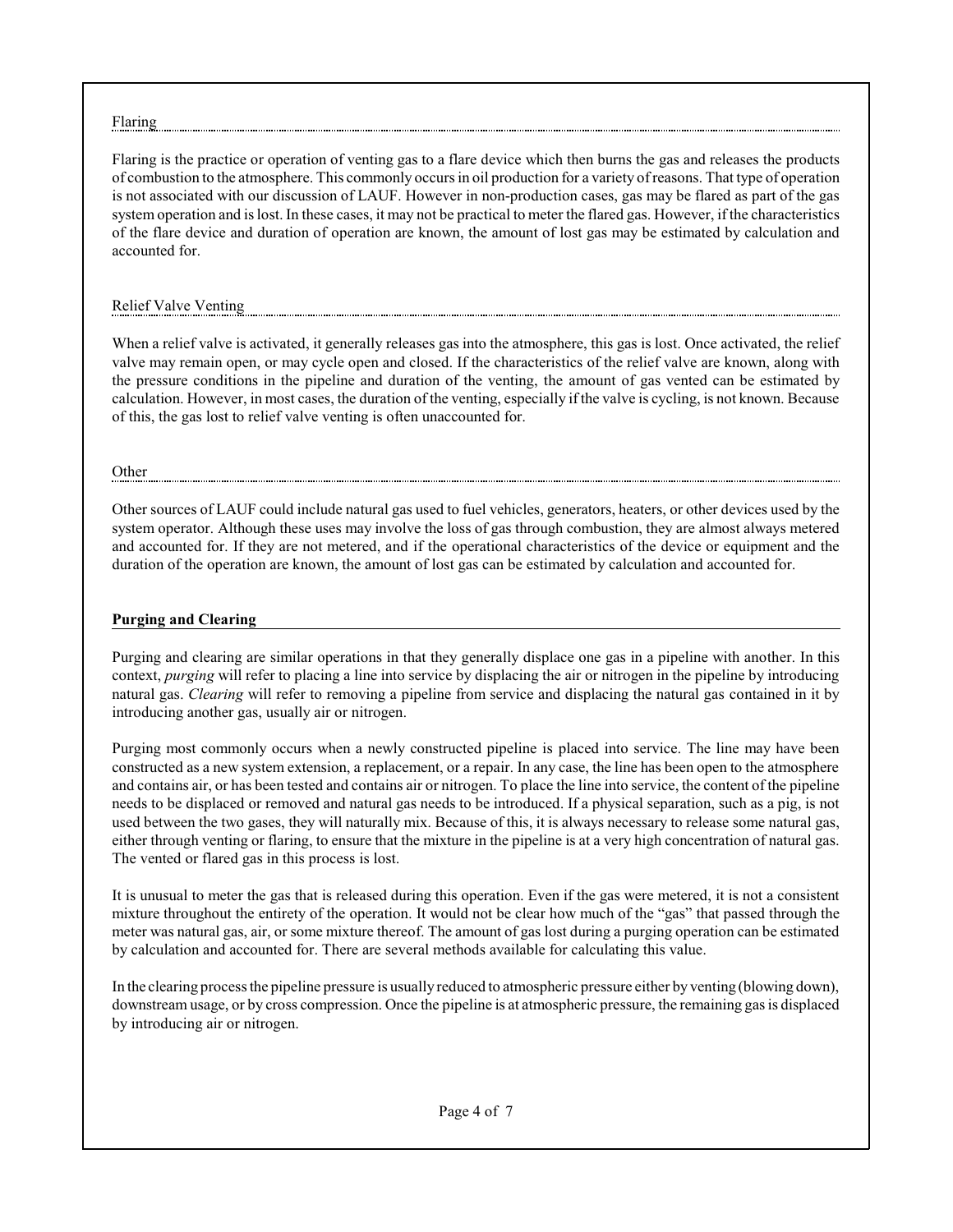If the pipeline pressure is reduced by venting, that gas is lost. If the pipeline pressure is reduced by downstream usage the gas remains in the system and is not lost and is accounted for. If the pipeline pressure is reduced by cross compression, the gas is not lost, but may need to be accounted for depending on its destination.

The gas lost during blowdown as well as the gas remaining in the pipeline after blowdown may be estimated by calculation and accounted for. There are several methods available for calculating this value.

An interesting new technology first draws the pressure in a pipeline down to a near complete vacuum (0 Psia), allowing a pipeline to be purged with nearly zero loss of the natural gas. The technology has been used for many years in Mexico, and is now being studied by GTI. This purging method would only require the filling of the pipeline to be considered.

## **Line Filling**

Once a purging process has been completed, the pipeline is generally at a very low pressure and must be filled to achieve its required operating pressure. This at first might seem like the gas used to fill the pipeline would contribute to LAUF. However, considering that the gas being used to fill the line has generally been measured upstream somewhere, and that it will remain in the pipeline until it is used, when it will be measured as it leaves the pipeline or system. In this case no gas is lost and no gas is unaccounted for.

## **Leakage**

For various reasons leakage will occur from a pipeline or system. Leaks may be large or small. The gas vented by these events is lost. If the physical size and shape of the leak, the system pressure, and the leak duration are known, it is possible to estimate the amount of gas lost by calculation. The duration of the leak is rarely known with any certainty in these cases. Because of this, lost gas due to leakage must generally be unaccounted for.

#### **Damage**

Unfortunately, almost every pipeline or system is subject to some sort of damage in its lifetime. As with leakage, these events may result in large or small releases of gas that are lost. Also similar to leakage, if the physical size and shape of the damage that is allowing the gas release, the system pressure, and the release duration are known, it is possible to estimate the amount of gas lost by calculation. Many times the duration of the gas release is often known with some certainty. Because of this, lost gas due to damage may generally be accounted for.

# **Theft**

Theft is fairly rare in the US, but it does occur. It can take the form of bypassing a meter, increasing the delivery pressure through a meter, or other means. Gas lost through theft is certainly unaccounted for from a measurement sense, but is it lost? We will leave that for the reader to determine. As with other circumstances, it may be possible to estimate the amount of gas "lost" in these situations, if enough appropriate information is available. The largest obstacle in making such an estimate would be the duration of the event. In the case of theft, the amount of "lost" gas may remain unaccounted for.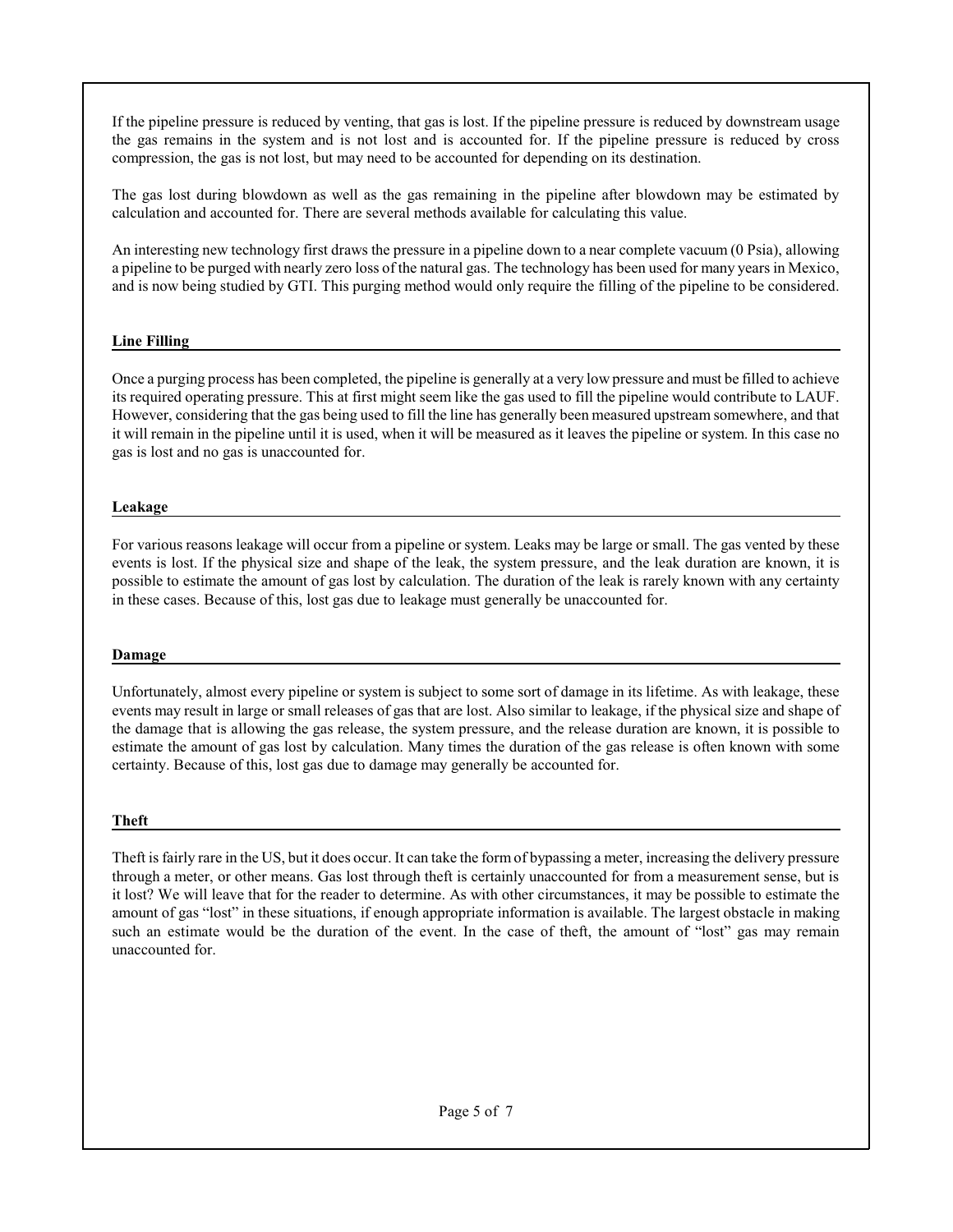#### **Permeation**

All pressure containing vessels, pipelines included, naturally "leak" through a process known as Permeation. Permeation occurs when gas inside the pipeline diffuses through the pipe material. The gas released through this process is lost, but can be accounted for through calculation.

The rate of loss through Permeation is related to the pipe material, the size of the pipe, the properties of the gas, operating temperature, and the pressure in the pipeline. Consider the following:

- The more dense the pipe material, the lower the Permeation rate. The less dense the pipe material, the higher the Permeation rate. Plastic pipe has a higher Permeation rate than steel.
- The larger the pipe diameter, the more area available for Permeation to occur. Larger diameter pipe will have a higher Permeation rate than smaller diameter pipe.
- The lighter the gas contained in the pipe, the higher the Permeation rate. Lower specific gravity gas will have a higher Permeation rate than higher specific gravity gas.
- The higher the pressure in the pipeline, the higher the Permeation rate.
- The higher the temperature of the pipe material and/or the gas, the higher the Permeation rate.

Knowing the above properties and parameters, the Permeation rate of a pipeline or system may be calculated and accounted for. It is not a large value, but it is definitely a value that can be quantified.

#### **Billing Cycles**

The timing of billing cycles can affect the LAUF value. Generally when calculating LAUF for reporting, the amount of gas purchased over a period of time (usually 12 months) is compared to the amount of gas sold or otherwise accounted for over that same period. For distribution systems, the gas purchased is usually taken frommonthly billing data provided by the gas transporter. It most often represents the amount of gas delivered to the gate stations from the first day of the billing month to the last day of the billing month. Gas sales are usually taken from the monthly billing values of the operator. In the case of a distribution system, this is the billed volumes delivered to the customers attached to the system.

In many cases the billing period for these accounts does not necessarily coincide with the actual first or the last day of the month. Depending on the number of customers involved, multiple billing cycles may exist for the same "month". Because of this, the sold volumes may not necessarily represent the same period of time as the purchased gas volumes, and may skew the LAUF results. If the "read" dates are known for the first, last, and following month in the "reporting" period, adjustments may be made to the sold volumes to correct for this mis-reporting, allowing the LAUF value to be correctly calculated and reported.

#### **Summary**

There are many ways for gas to be lost from a pipeline or system. However, lost gas does not necessarily mean unaccounted for gas. If the required parameters, characteristics, and properties are known, many times a very good estimate of the amount of gas lost can be made by calculation and accounted for. Any accounted for gas reduces the LAUF.